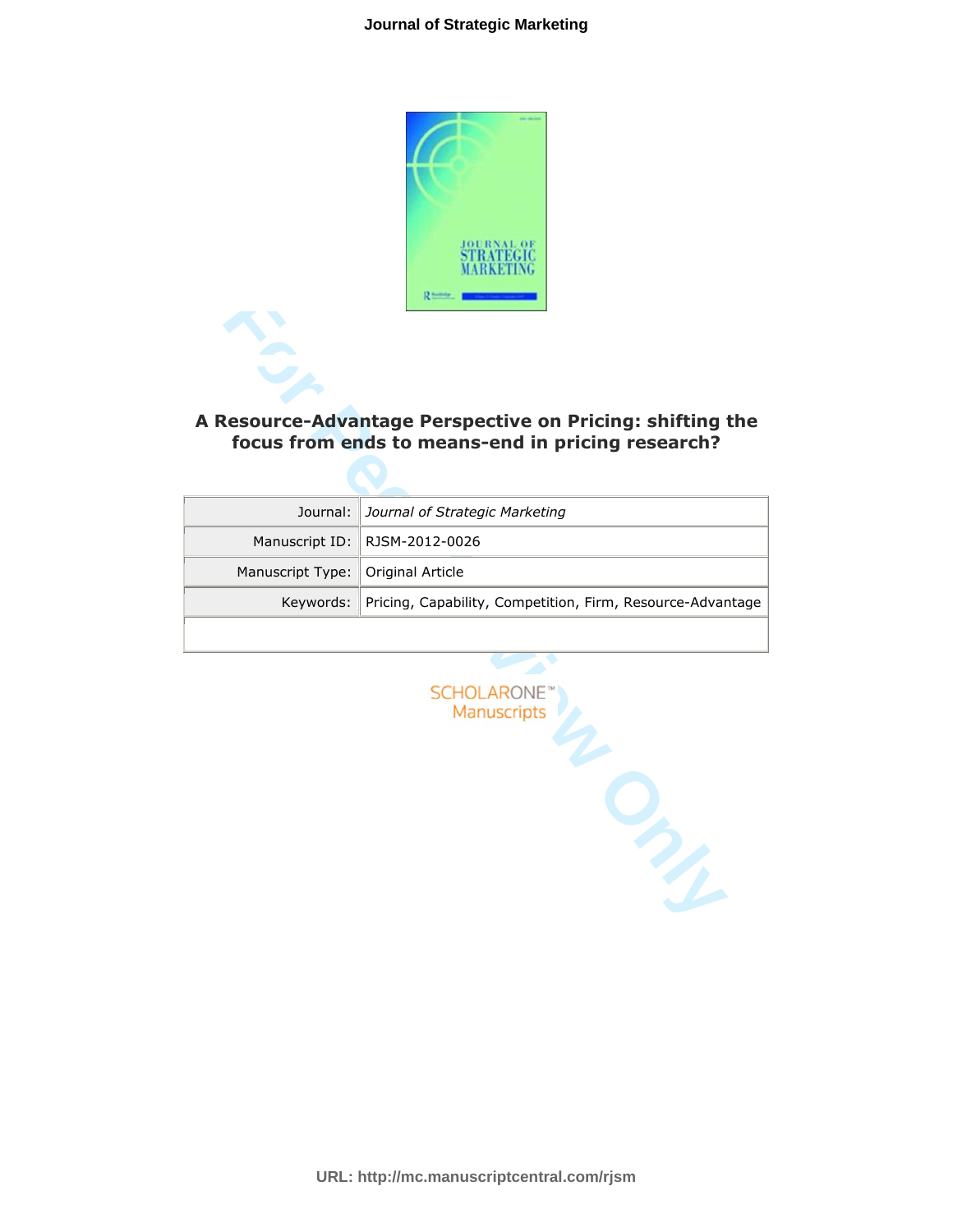## **A Resource-Advantage Perspective on Pricing: shifting the focus from ends to meansend in pricing research?**

This paper contributes to a long-lasting debate between practitioners who argue that academia is unable to understand what pricing is all about and academics who criticize practitioner pricing approaches for lacking rigor or rationality. The paper conceptualizes a Resource-Advantage (R-A) perspective on pricing by drawing on the R-A theory of competition. After a review of R-A theory, the paper integrates the price discretion concept and pricing as a spanning competence by introducing a separation between resources that create and resources that extract value, thereby expanding R-A theory to pricing. The perspective aims to shed light on how the process of competition helps organizations to learn/benefit from pricing capabilities. The research shifts the focus of pricing research from an equilibrium-based static view to a dynamic, disequilibrium-provoking pricing competence. In this way, it draws attention to what is perhaps most relevant to pricing in practice: the actual means necessary to determine price.

**Keywords**: Pricing, Capability, Competition, Firm, Resource-Advantage

### **Introduction**

from an equilibrium-based static view to a dynamic, disequilibrium-provoking<br>near in this way, it draws attention to what is perhaps most relevant to pricing in prace<br>ears necessary to determine price.<br>**Si**: Pricing. Capab Studies in pricing include independent research in whole areas of economics, marketing, management science and, more recently, strategic management. Whilst the body of literature is considerable, a number of key limitations in the state of pricing policy knowledge can be determined from an organizational and managerial perspective. As Diamantopoulos (2003, p. 343) summarizes: 'the field is characterised by a paradox. On the one hand, 'price theory is one of the most highly developed fields in economics and marketing science' (Simon, 1989, p.ix). On the other, 'there is hardly another business subject area that has had so little reverberation in practice as has price theory' (Diller, 1991, p.17).' The key reason for this paradox is an overreliance on neoclassical price theory as a research paradigm for guiding theory development, epistemology and methodological approach (*e.g.* Devinney, 1988; Diamantopoulos and Mathews, 1995). The consequences for the nature and scope of work in pricing decision-making, however, have been considerable (Dorward, 1987).

First of all, there is little research addressing the key pricing concerns of managers. As Bonoma, Crittenden & Dolan (1988, p.357) argue 'managers appear concerned largely with proximal interrelationships of costs, competition, distribution channels, and the end user's utilization … to arrive at a price that hopefully represents value added.' Meanwhile, academics have persistently focused on 'the distal end state of the pricing process: value provision to the end user' (Bonoma et al, 1988, p. 357). In a citation and profiling analysis of pricing research from 1980 to 2010 Leone, Robinson, Bragge & Somervuori (2011) further confirm that academic work in pricing is still very much focused on end-state marketing models and the consumer's perceptions of, and reactions to, price. Secondly, scant attention has been paid to the complexity of pricing in practice (*e.g.*, Diamantopoulos, 1991; Jeuland and Dolan, 1982; Lieberman, 1969; Monroe and Della Bitta, 1978; Oxenfeldt, 1973; Said, 1981). As Gijsbrechts (1993, p.117) commenting on Tellis' (1986) framework observes 'in real life, a manager may find himself in different ''cells'' at the same time, and face the problem of combining various principles into one set of pricing rules.' Or as Bonoma *et al*. argue (1988, p.340) 'the academic literature has largely avoided the issue of complexity of price by considering it a single number'. Also, Monroe and Mazumdar (1988, p.364) conclude that 'no single modelling effort can be expected to address the entire decision problem'. In the words of Nagle (1984, pp.22-23) 'no economic model captures the full richness of a practical pricing problem or sets out a complete prescription for solving it. Even with an understanding of economic theory, marketers are still left with the problem of how to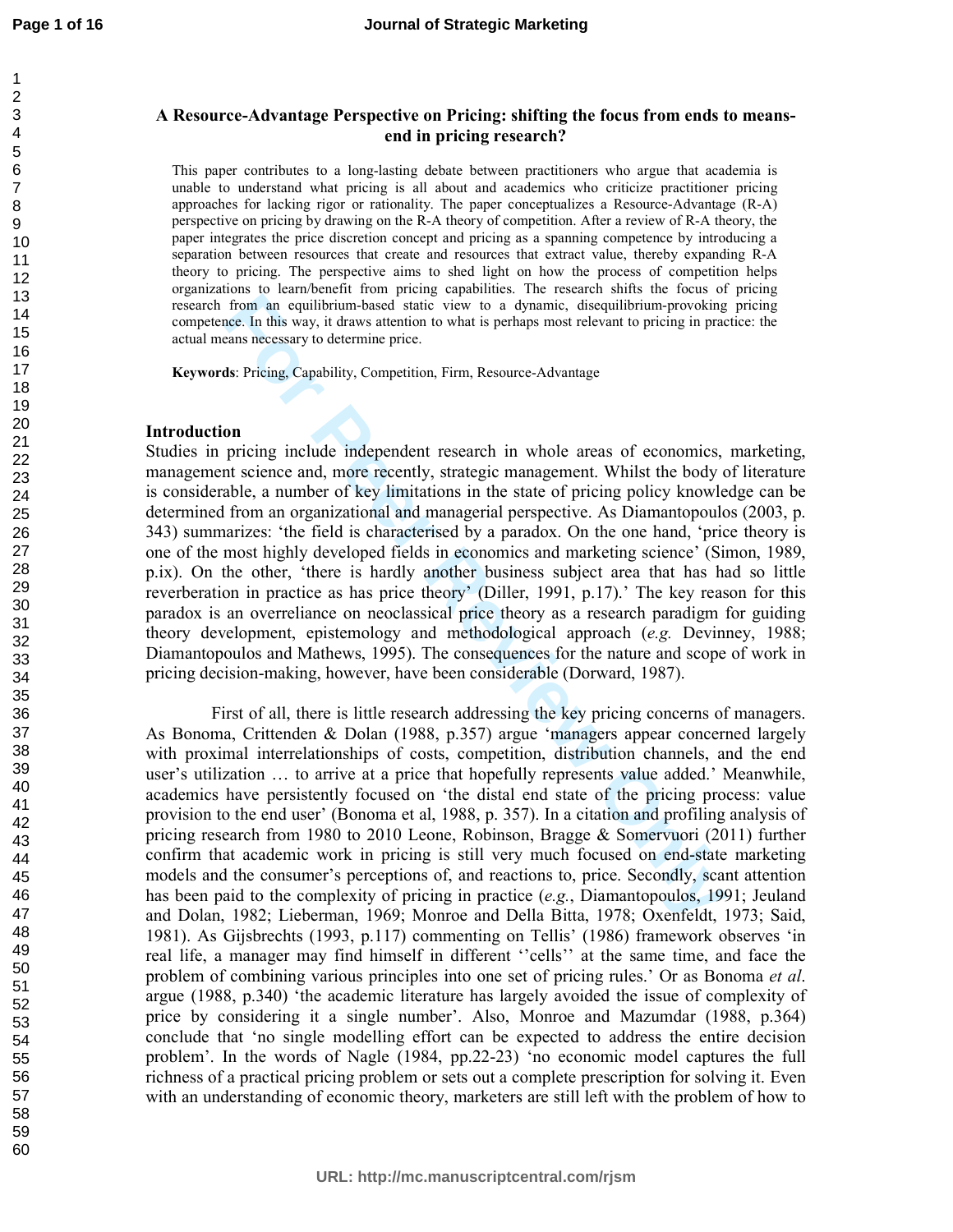price products'. Thirdly, the literature provides no link with the concept of marketing orientation (Ingenbleek, 2002). For example, Cressman (1999, p.456) questions why we advocate managers to adopt a market orientation whilst the literature fails to link pricing practices with the factors that drive customer needs. 'If pricing practice is seen as the means through which managers ''harvest'' the ''seeds'' planted in a market-oriented strategy process, why are there no pricing practices based on the value delivered to customers in the marketing literature?' As Dutta, Zbaracki & Bergen (2003, p.615) explain 'a firm that has created value, however, may not capture the potential rents associated with that value. To capture rents, a firm must set the right prices for what it sells.' In other words, a strategy in which the firm sets out to deliver superior customer value is profitable only if the firm is actually able to determine the price that customers are willing to pay in return (Ingenbleek, 2002). Fourthly, there is not enough descriptive and comparative research to empirically validate theoretical work, and to allow a better understanding of the variety of pricing environments that exist in business (Monroe and Mazumdar, 1988; Rao 1984). Silberston (1970) observes that there is a scarcity of empirical published work on pricing. This paucity applies to both the external and internal environment. Raviv (1984, p.37) states that an essential research step would be to 'document the pricing practices encountered in various products and markets' and Ingenbleek (2002) calls for more detailed qualitative and descriptive case studies which focus on the cross-national and cross-cultural differences in pricing practices, as well as industries not previously examined.

firm sets out to deliver superior customer vialue is probitable only it<br>firm sets out to determine the price that customers are willing to pay in return (<br>trithly, there is not enough descriptive and comparative research t Neoclassical price theory, the methodology of which forms the root of these limitations, has a predisposition toward equilibrium reasoning to investigate the static determination of relative prices. It is an end-state theory of competition which focuses on the systematic, regular and persistent forces that determine long-term, natural or equilibrium prices, instead of short-term, actual or market prices which accidentally or temporarily deviate from their natural or equilibrium level (Bridel, 2001). Conventional price theory does not focus on the process of competition but, rather, views competition as a state in which the behavioral process has run its limits, with perfect competition as the ideal state and welfare norm. In other words, the neoclassical paradigm defines (im)perfect competition as a market structure instead of a behavioral activity. Neoclassical theory, therefore, can only partially serve as a foundation for developing knowledge on pricing from a managerial and organization perspective as end-state and process methodologies are each capable of addressing different type of phenomena or different aspects of the pricing problem studied. If pricing is viewed from an end-state perspective, primary emphasis is placed on external and static analysis. That is, as external forces impose pressures on a firm, strategies are dictated by market imperatives and hence, prices and pricing strategies will be determined which correspond to (a static end-state of) those market imperatives. However, if pricing is considered from a process point of view higher weight will be placed on the inner workings of a firm and the dynamic competitive behavioral process that guides and informs pricing decision-making based on incomplete information, risk and uncertainty.

While the end-state approach (*e.g.* Tellis, 1986) has enriched understanding of the external factors that impact upon pricing, it has also neglected the firm's idiosyncratic internal factors. As a result, domination of end-state based theories has lead to a gap in the current state of pricing knowledge. Whilst there are various process theories of competition available (see Alderson, 1965; Clark, 1961; Kirzner, 1973; von Hayek, 1948) which provide a conceptual and methodological basis for examining these internal factors, it is believed that the resource-advantage  $(R-A)$  theory of Hunt & Morgan  $(1995, 1996, 1997)$  is the most significant. First of all, resource-advantage theory is the first dynamic process theory of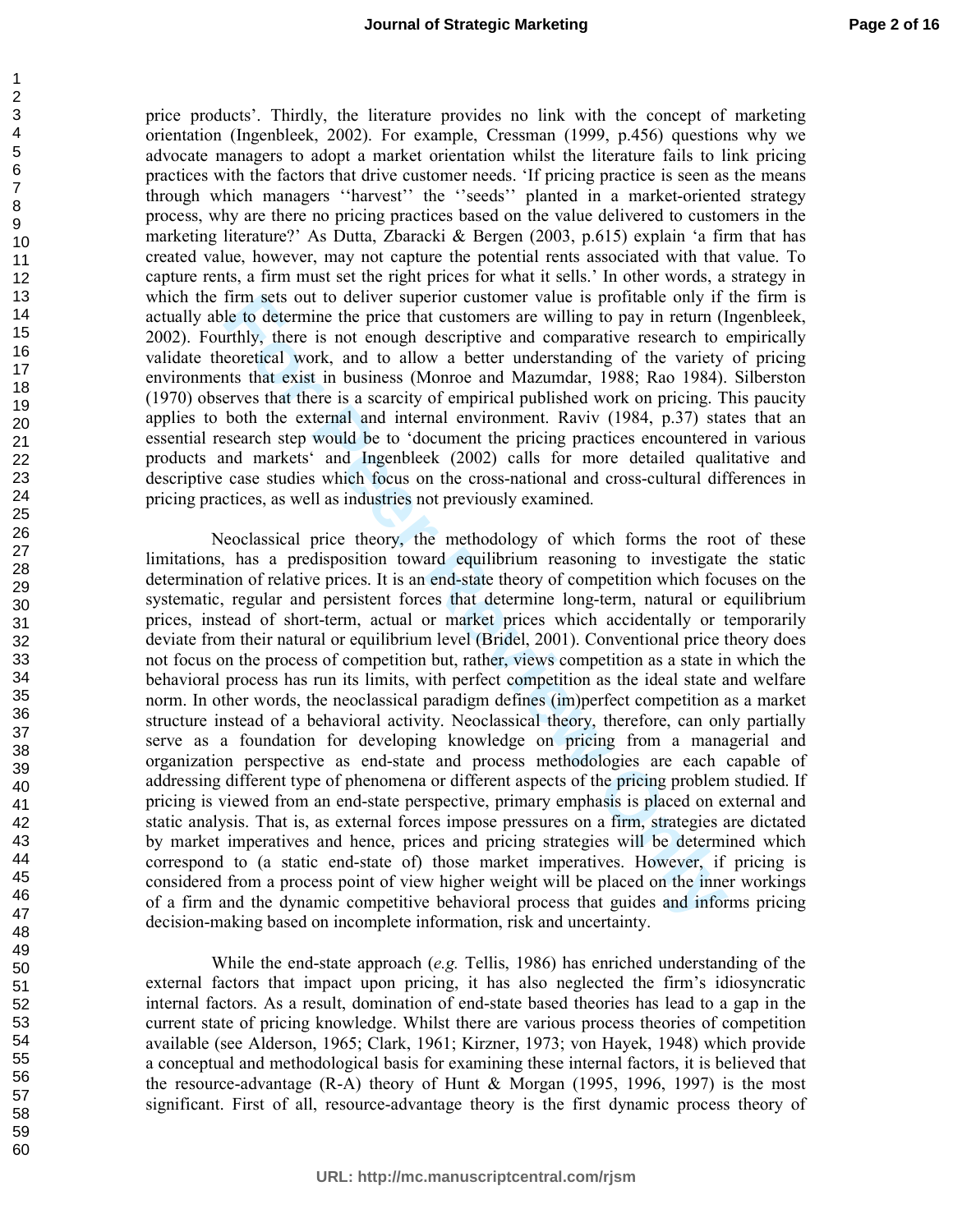competition which was important enough to warrant a special symposium and which has been subject to discourse in several different disciplines and research traditions, including marketing, management, neoclassical economics, institutional economics, socio-economics, Austrian economics, and general business (Hunt, 2002b). Secondly, it is the only dynamic process theory of competition which incorporates neoclassical theory as a special case and as a consequence, 'R-A theory incorporates the predictive success of perfect competition and preserves the cumulativeness of economic science' (Hunt, 2000, p.6). However, applying the R-A perspective is not entirely without criticism. It is argued to be an incomplete and overgeneralized theory (Hodgson, 2000). Moreover, it is condemned because it fails to be explicit enough about the exact composition of resources and capabilities that drive comparative firm effects (Schlegelmilch, 2002).

old the exact composition of resources and capabilities that divve comparing helgelmilch, 2002).<br>
He purpose of the paper is, therefore, to further develop the study of<br>
the scope of resource-advantage theory to include th The purpose of the paper is, therefore, to further develop the study of pricing by expanding the scope of resource-advantage theory to include the processes and resources that influence how a firm determines prices in return for the customer value it creates. It presents a conceptual model to address the root of the neoclassical limitations whilst providing a more specific conceptualization of R-A theory. Moreover, it proposes a delineation of value creating and value extracting resources, instead of tangible and intangible, as argued by Hunt and Morgan (2003). The structure of the paper is as follows. Firstly, the resource-advantage perspective taken in this study is explained. Its foundational premises are explicated and the theory is linked to pricing concepts derived from conventional price theory. In this way advances in economic science are preserved without denying knowledge of pricing accumulated through other research traditions. Secondly, a conceptual model of resourceadvantage pricing is presented to provide a basis for discussion, implications, and directions for future research. The paper ends by suggesting that, due to an increasing velocity of change in markets (Day, 2011), pricing in the real world will become more future-focused, and to improve the pragmatism in the nature of the pricing problems studied by academia, more interaction between strategic management and pricing research is needed to develop knowledge on how to strategically manage pricing and its increasingly complex challenges.

### **R-A Theory: an evolutionary, process theory of competition**

Whilst there are various perspectives on the notion of theory (Hunt, 2002a) there is general consensus that the purpose of theory is 'to increase scientific understanding through a systematic structure capable of both explaining and predicting phenomena' (Rudner, 1966, p.10). Hunt and Morgan (1995, p.2) argue that a theory of competition 'should satisfactorily explain the micro phenomenon of firm diversity'. This diversity may exist across as well as within industries or countries and it may manifest itself through differences in size, scope, methods of operations, investment policies, and so forth. From a business perspective, therefore, the ultimate goal of theory of competition is to explain why some firms, relative to others, differ in financial performance. R-A theory is a general theory of competition that describes the process of competition (Hunt and Morgan, 2003, p.5). That is, it describes which internal or external processes (*e.g.* pricing practices) explain firm diversity (*e.g.* one firm having higher prices and price margins than the other).

As Figure 1 illustrates, R-A competition 'is a constant struggle among firms for comparative advantages in resources that will yield marketplace positions of competitive advantage for some market segment(s) and, thereby, superior financial performance' (Hunt, 2000, p.135, emphasis added). Thus, some firms achieve superior financial performance because they have a relative competitive advantage arising from a relative comparative advantage in resources.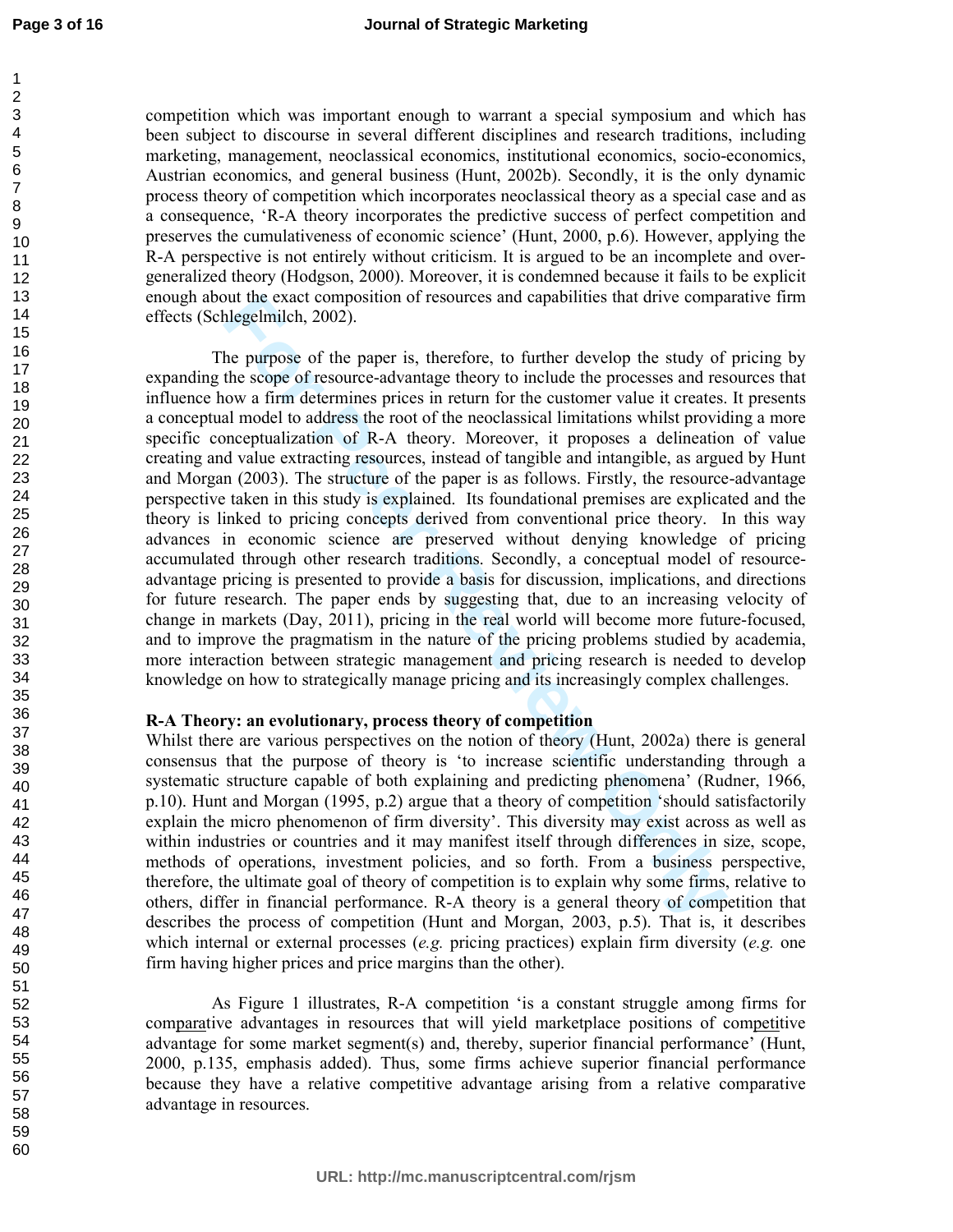-------------------------------- Insert Figure 1 about here --------------------------------

Organizational learning is endogenous to the process of R-A competition as a certain level of performance may generate knowledge about the competitive position and the specific resources on which this position is based. A firm may thus learn in which resources it should (not) invest in order to improve its market position.

Resource-advantage theory stems from no single research tradition. It draws on paradigms in economics, management, marketing, and sociology. However, although sharing affinities with many research traditions, it is not a *composite*; it draws on only those aspects that *fit*. It is a general theory of competition that incorporates neoclassical perfect competition as a special case. In this way, R-A theory preserves the cumulativeness of economic science but at the same time it is also said to explain and predict phenomena better than neoclassical perfect competition because its foundational premises are more descriptively realistic (Hunt, 2000b).

isource-advantage theory stems from no single research tradition. It<br>in economics, management, marketing, and sociology. However, althouth<br>ith many research traditions, it is not a *composite*; it draws on only the<br>ith man As a key difference with neoclassical theory, R-A theory posits that heterogeneous and imperfectly mobile resources are central to understanding why some firms produce more or less efficiently and/or effectively than others. In R-A competition firms compete for a relative comparative advantage in resources to enable them to produce a market offering that is (1) perceived to have superior value and/or (2) can be produced at lower cost. This comparative advantage may translate into a position of competitive advantage and superior performance. Hunt and Morgan (1996) forward nine possible competitive positions resulting from the firm's resources. Furthermore, a second key difference with conventional price theory involves the Structure-Conduct-Performance paradigm. R-A theory maintains that environmental factors (structure) only *influence* strategic choice (conduct) and performance, as opposed to the neoclassical view that a firm's environment *determines* conduct and performance. As Figure 1 illustrates, how well competitive processes work, is influenced by a number of (f)actors: societal resources from which firms draw, the societal institutions that form the 'rules of the game', the actions of competitors and suppliers, the behavior of consumers and the decisions which comprise public policy. As price only receives implicit attention in R-A theory, the concept of price discretion is introduced to discuss the role of pricing in the process of resource-advantage competition.

#### **The price discretion concept: a conceptual framework for pricing**

The price discretion concept lies at the heart of pricing as it refers to the ability or power to make informed pricing decisions. It represents the seller's price range, variously defined as 'range of mutual benefit' (Boulding, 1966, p.34), 'pricing discretion' (Monroe, 2003, p. 11), and 'strategic gap' (Winer , 2006, p.7), and can only be determined empirically (Diamantopoulos, 1989). The concept originates from seminal work by Menger (1871) who argued that price is not the fundamental value in exchange since exchange involves subjective utility gains (that differ) for each party. As a result, *actual* prices are theoretically indeterminate (as opposed to long-term *natural* or *equilibrium* prices) and therefore fall within a range set by the marginal utilities of the buyers and the seller. The price discretion framework thus comprises a useful heuristic for the wide range of price behavior predicted by microeconomic and industrial economic theory.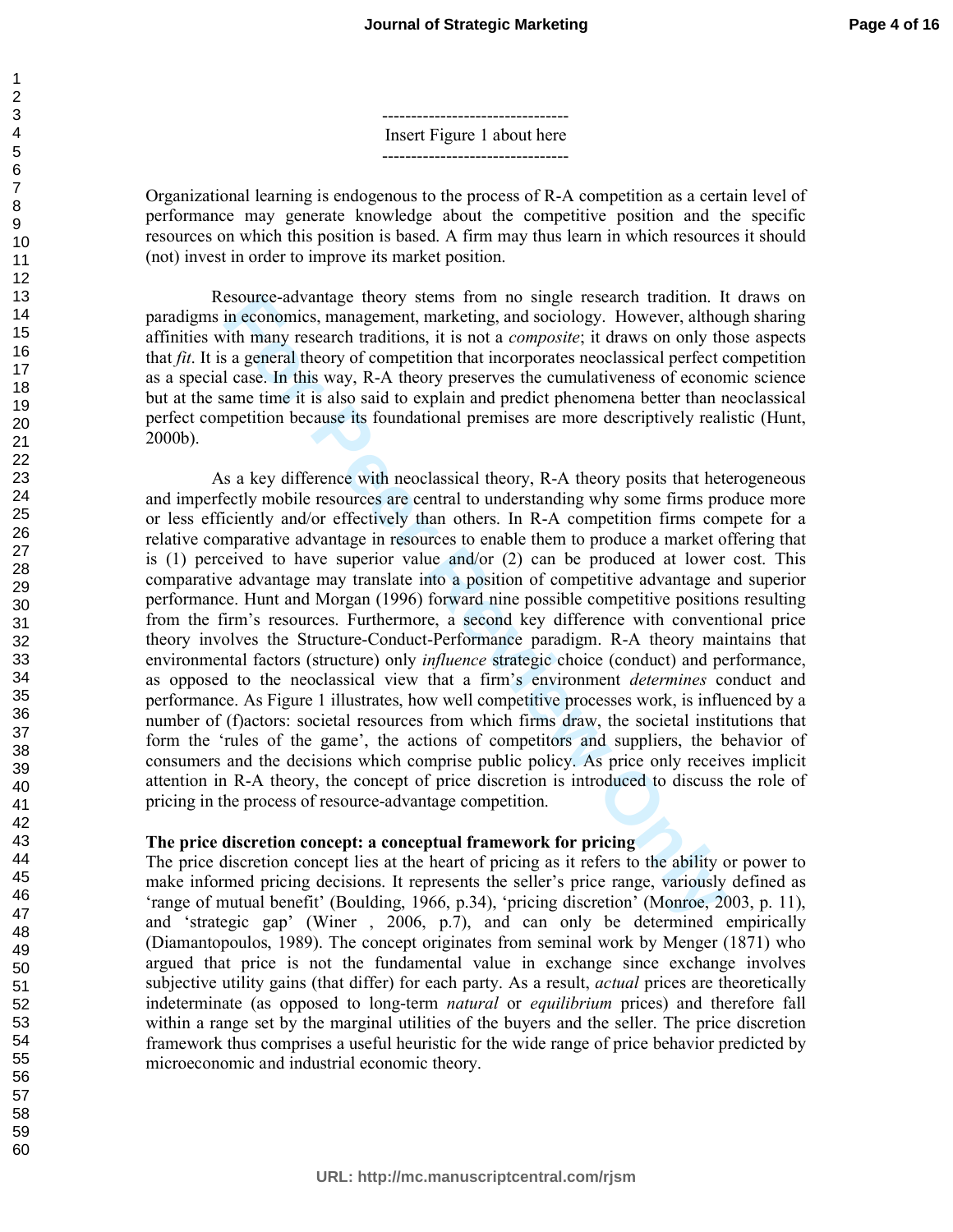#### **Journal of Strategic Marketing**

Figure 2 suggests that a theoretical maximum initial price discretion exists. This discretion is defined by customer-value produced (utility / preferences ceiling) and value sacrificed (cost floor). Ordinal utility determines the absolute highest price a consumer is willing to pay (Mill, 1848; Pareto, 1906). Direct variable costs determine the absolute lowest price a firm can offer without making a loss in the short-term (Quesnay, 1756; Senior, 1836). In practice this *initial* price discretion will be influenced by a number of factors that affect firm's ability to build and maintain successful relationships with customers. The existence and dynamic nature of these influences – which are internal and external to the firm's operating environment – lower the maximum and raise the minimum level of the initial price discretion, thereby narrowing it down to a range of *feasible* prices.

> -------------------------------- Insert Figure 2 about here --------------------------------

Internal factors, indicated by (a) and (c), involve the company's tangible and intangible resources (*e.g.* relational and competences), corporate policies and objectives. External factors, shown by (b) and (d) comprise demographic, regulatory, economic, technological and social forces that impact upon the nature of competition, as well as the behavior of customers, competitors, suppliers and intermediaries. It is, therefore, management's arduous job to discover the firm's real and feasible (non-theoretical) price range that forms the final price discretion. This ultimate discretion comprises the prices at which the customer will make a purchase (e) equal to the prices at which the firm will sell (f).

thereby narrowing it down to a range of *Jeasible* prices.<br> **Formally the mass in the mass in the constrained** by (a) and (c), involve the company's tangible and<br>
c(e.g. relational and comptences), corporate policies and o The notion of price discretion has been an important innovation in pricing theory (Ingenbleek, 2002). A firm with relatively high costs and relatively low customer-value produced will have a relatively smaller range of feasible prices. For such a firm, pricing will be more difficult as the probability of finding the range of mutual benefit will be relatively lower. As Ingenbleek (2002, p.37) states 'the less efficient and effective a firm enables its resources, the less freedom it has in determining a price for its marketing offerings.' The opposite also holds in that a firm that consumes relatively low costs and produces relatively high customer value will have a larger range of feasible prices. The latter will have relatively fewer difficulties due to a relatively higher probability to find the range of mutual benefit.

The difficulty of finding the final price discretion has also been addressed in the strategic management literature. Whilst the neoclassical perspective assumes that firms can readily set appropriate prices, Dutta *et al.* (2003) found that pricing is a surprisingly difficult process due to the sheer variety of possible prices and inherent rigidness of systems design. Pricing, for example, requires nested routines to collect competitor data, to agree on setting list prices or to convince customers of the logic behind price changes. As these routines are not easily developed, imitated, traded or substituted for, Dutta *et al.* (2003) suggest that pricing is a 'capability'. This capability involves both capturing value and balancing competing interests within the firm. The same authors conclude that in addition to competing through value-creating resources firms should also compete by investing in value-capturing resources. In their view, a theory of the process by which prices are determined must, therefore, address the different resources and capabilities required to set and change prices. Whilst their notion of pricing as a capability is a major contribution to the pricing literature, there has until now been no follow-up to develop a resource-based process theory of pricing.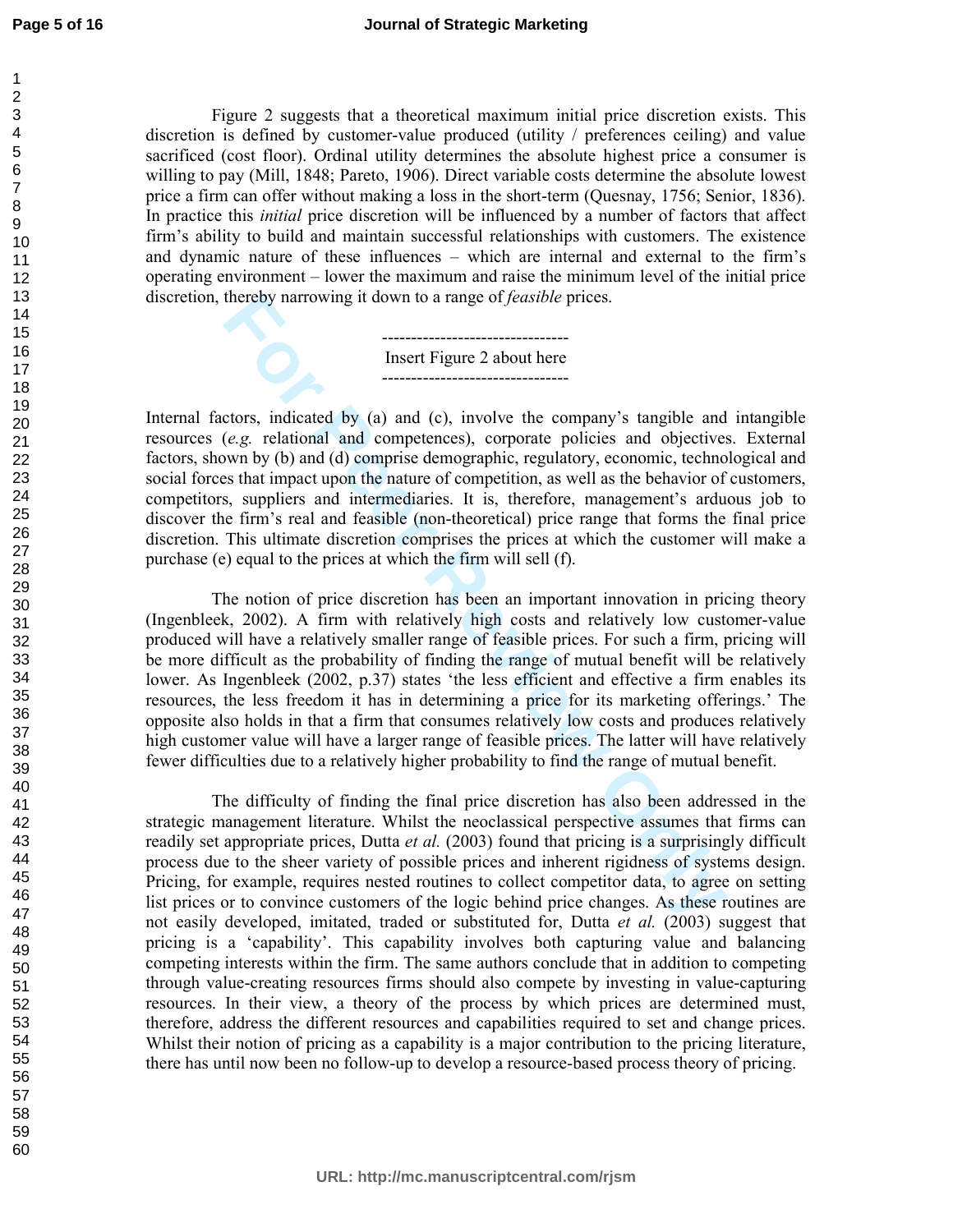#### **Integrating R-A theory with the price discretion concept**

R-A competition suggests that management's price discretion of, for example, marketing offerings in parity market positions (cell 5, See Figure 3) is identical because competing firms have similar value and cost considerations. It also suggests that the price discretions of offerings in indeterminate market positions are either downward skewed (cell 1) or upward skewed (cell 9). Price discretions in competitive advantage market positions (cells 3,2/6) and competitive disadvantage market positions (cells 7,4/8) are respectively wider and narrower. Assuming an ordinal scale, the suggestions are illustrated by Figure 3.

--------------------------------

Insert Figure 3 about here --------------------------------

**Example 1 For Example 1 For Complementary and The Act (Tranger 3 For 1 For the active System** and particular and particular and particular and particular and particular and particular and particular stills in the The arrow-headed lines in Figure 3 illustrate the width and position of each range of feasible prices as derived from each of the nine market positions as proposed by Hunt and Morgan (1996). The indeterminate and parity market positions (cells 1,5 and 9) have similar price discretions at different price point positions within the maximum price discretion. The widest price discretion exists in a competitive advantage market position (cell 3) and the narrowest in a competitive disadvantage market position (cell 7). Assuming that relative narrow price discretion (*e.g.* cell 7) reduces the probability of setting appropriate prices, it can be inferred that pricing may be a more important competence to firms with weak positions, than to those with strong market positions (ceteris paribus). Firms with a weak market position may benefit from a strong pricing competence as it may enable the transformation of a weak into a strong market position. However, strong pricing competence will not compensate a position of competitive disadvantage. Competitive (dis)advantage is a function of relative cost and value and not price. A strong competence may optimize financial performance, but it will not generate long-term superior returns for firms in competitive disadvantage market positions. Assuming that relatively wide price discretion increases the probability of setting appropriate prices, it can be inferred that pricing may be a less demanding competence to firms with strong market positions, than to those with weak positions (cet. par.). For example, a firm with a strong market position may benefit from a strong pricing competence as it may increase the financial returns that flow from this market position.

### **The role of pricing in the process of R-A competition**

The fact that price only receives implicit attention in R-A theory, reflects businesses' preference for non-price rather than price competition (Oxenfeldt, 1975). However, in the international business environment pricing is relatively important. R-A theory assumes that firms which achieve superior financial performance also set appropriate prices. If prices are too high, customers may buy from competitive firms which may affect financial performance. If prices are too low, the competitive advantage may not result in superior financial performance (Ingenbleek, 2002). Furthermore, the theory assumes that pricing processes are influenced by the various factors stipulated in Figure 1. Inflation, anti-trust legislation, customers' price sensitivity, competitive (re)actions, to name but a few, may create unique and complex pricing problems for each decision process. Especially when these problems pertain to influences that are difficult to assess in the future, decision processes can become sufficiently important and complex to warrant strategic investments in pricing resources.

R-A theory suggests that a firm should reconsider prices when its competitive position matrix is altered. As reconsideration implies both initial and subsequent processes,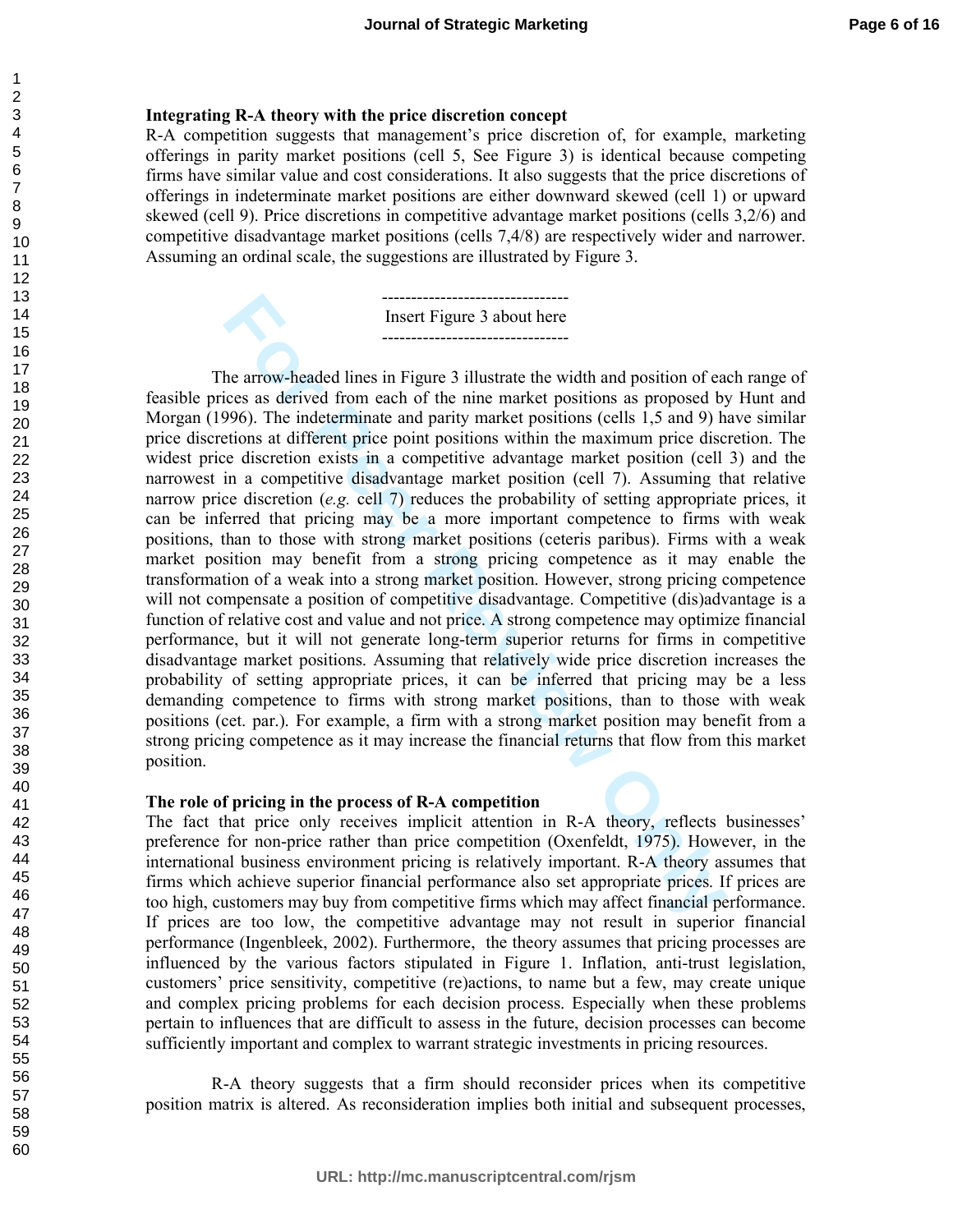one may distinguish between price *setting* processes and price *changing* processes. Setting refers to a strategic planning process, whereas price changing signifies a tactical process. R-A competition also suggests that prices result from organizational processes which are rooted in tangible and intangible pricing resources. For example, tangible pricing resources might include customer databases or monthly forecasts whilst intangible pricing resources may include inter-functional relationships, pricing competences such as knowledge of the competitive set, an attitude to sell or a capability to communicate price information to the market.

The exception of specific work by Dutta *et al.* (2003) and van der Review on the reaction of pricing resources is unavailable from the literature. As omission, Ingenbleek (2002) proposes to utilize Day's (1994) work on co With the exception of specific work by Dutta *et al*. (2003) and Van der Rest (2006), a detailed enumeration of pricing resources is unavailable from the literature. As a first step to fill this omission, Ingenbleek (2002) proposes to utilize Day's (1994) work on inside-out, spanning and outside-in capabilities. For example, a financial management capability is deployed from *inside-out* and activated by market requirements, competitive challenges and external opportunities. Conversely, the focal point of, for example, a Sales Directors' market sensing capability is almost exclusively outside the firm. The purpose of this *outside-in* capability is to connect the processes that define the other organizational capabilities to the external operating environment and to enable the firm to compete by proactively anticipating market(ing) requirements and creating long-lasting relationships with key clients and thirdparty distributors. A *spanning* capability is needed to integrate the inside-out and the outsidein capabilities. Pricing should therefore be informed both by external and internal capabilities.

Pricing as a spanning capability is a specific pricing resource which enables management to organize the pricing processes in ways that enable understanding of the price discretion *and* extraction of value created. This process evolves through the process of learning right and wrong things (Hunt and Morgan, 1996). Firms with a clear marketorientation may have superior outside-in capabilities that inform and guide both spanning (*e.g.* value-based pricing) and inside-out processes. The effect is said to be 'to shift the span of all processes further downward the external end of the orientation dimension' (Day, 1994, p.41). The spanning and inside-out capabilities of internally focused firms, however, may be poorly guided by external considerations which, confine them to the internal end of the orientation spectrum. Pricing processes are different from other spanning processes. For example, new product, service and strategy development may recognize, create or deliver customer value. Pricing mainly extracts customer value.

Pricing as a distinct marketing capability is increasingly recognized in the literature. For example, Vorhies (1998) finds that market information processing capabilities, including pricing, influence marketing capabilities development. Moreover, Vorhies and Harker (2000) find a positive association between the processes needed to competitively price a firm's products and monitor it in the market and superior firm performance. Vorhies and Morgan (2005) illustrate that benchmarking, as a particular way of learning, has the potential to become a key learning mechanism for identifying, building and enhancing a pricing capability. Vorhies, Morgan & Autry  $(2009)$  find strong evidence that pricing positively mediates the product-market strategy and derived business unit performance relationship. Furthermore, Blyler and Coff (2003) suggest that the informational benefits of managerial ties (*e.g.* with customers or suppliers) can optimize pricing. Kemper, Engelen & Brettel (2011) investigate the role of top management's social capital as a micro level origin of four specialized marketing capabilities including pricing. They argue that there is a positive relationship between (a) managerial tie utilization and a firm's pricing capability, (b) trust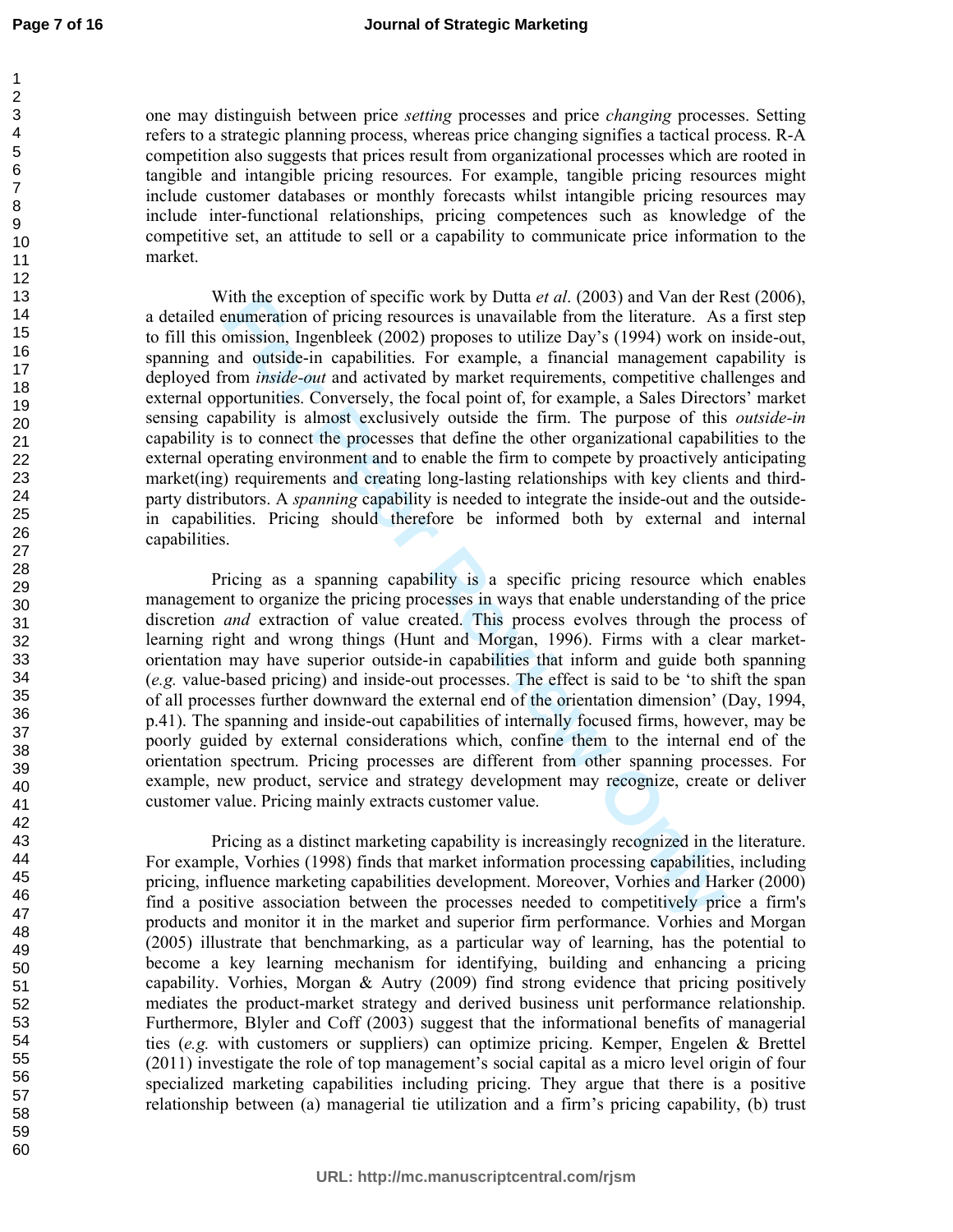and a firm's pricing capability, and (c) solidarity and a firm's pricing capability. Pricing capability is therefore significantly influenced by top management's social capital. Moreover, the same authors also find that the relationships between managerial tie utilization and pricing capabilities are stronger in national cultures with lower power distance. In addition, Isler and D'Souza (2009) find that price discrimination in the airline industry depends very much on a technical capability, specifically computer power and distribution systems. What is missing, however, despite increasing evidence on pricing as a capability, is a larger theoretical framework which explains why the business concern of finding the right price (in practice) can be further understood if pricing research focuses on the actual manipulable internal processes and strategic resources that are necessary to determine price, rather than placing principal interest in explaining and predicting how external and unmanipulable exogenous or (partially) endogenous variables may affect price (in theory).

### **Adaptation of the resource-advantage perspective**

R-A theory places emphasis on competition as a creative human activity, including proactive (disequilibrating) and reactive (equilibrating) processes, placing higher weight on the inner workings of firms. According to Hunt and Morgan (2003) it adds to extant work as it shows *how* the process of competition itself contributes to organizational learning. That is, R-A theory claims that firms *learn through the process* of competition (*i.e.* the striving of rivals to gain advantages relative to another). As Hunt and Morgan (2003, p.8) explain:

When firms competing for a market segment learn from their inferior financial performance that they occupy positions of competitive disadvantage […] they attempt to neutralize and/or leapfrog the advantaged firm(s) by acquisition and/or innovation [...] they attempt to acquire the same resource as the advantaged firm(s) and/or they attempt to innovate by imitating the resource, finding an equivalent resource, or finding (creating) a superior resource. Here, "superior" implies that the innovating firm's new resource enables it to surpass the previously advantaged competitor in terms of either relative costs (i.e., an efficiency advantage), or relative value (i.e., an effectiveness advantage), or both.

becomes and strategic resources that are necessary to determine price,<br>onesses and strategic resources that are necessary to determine price,<br>or (partially) endogenous variables may affect price (in theory).<br> **nof the reso** In R-A theory, learning does not (merely) constitute gaining knowledge of the necessary conditions in the long-term for the process of competition to reach its limits. Disequilibrium and not equilibrium is the norm. Competition in R-A theory is viewed as an inherently dynamic nonconsummatory process. R-A competition is a never ending process of change which is simply *moving* (*i.e.* varying), not moving *towards* a (partial) equilibrium (Hunt and Morgan, 2003). Learning is thus crucial to R-A theory and constitutes an evolutionary knowledge discovery process necessary to advance, acquire or imitate resources which improve efficiency or effectiveness yielding a market position of (sustainable) competitive advantage which enables superior financial performance.

What R-A theory fails to distinguish, however, is an explicit difference between competitive processes which contribute to learning about resources that are necessary to *create* value and those that are needed to *extract* value. This paper argues that a theory which aims to explain how the process of competition itself contributes to organizational learning is incomplete if differentiation is not made between the creation and the extraction of value. Learning about resources that enable the creation of value may not yield a sustainable competitive advantage if that value is not sufficiently captured. As pricing is a relatively difficult process for firms (*e.g.* Dorward, 1987; Dutta *et al.*, 2003; Hague, 1971; Ingenbleek, 2007), the Inductive Realist position of the R-A theory gives warrant to attempt to find out whether there are resources that may enable the extraction of value as postulated by Figure 1. To identify and categorize such resources is in line with the criticism of Hodgson (2000,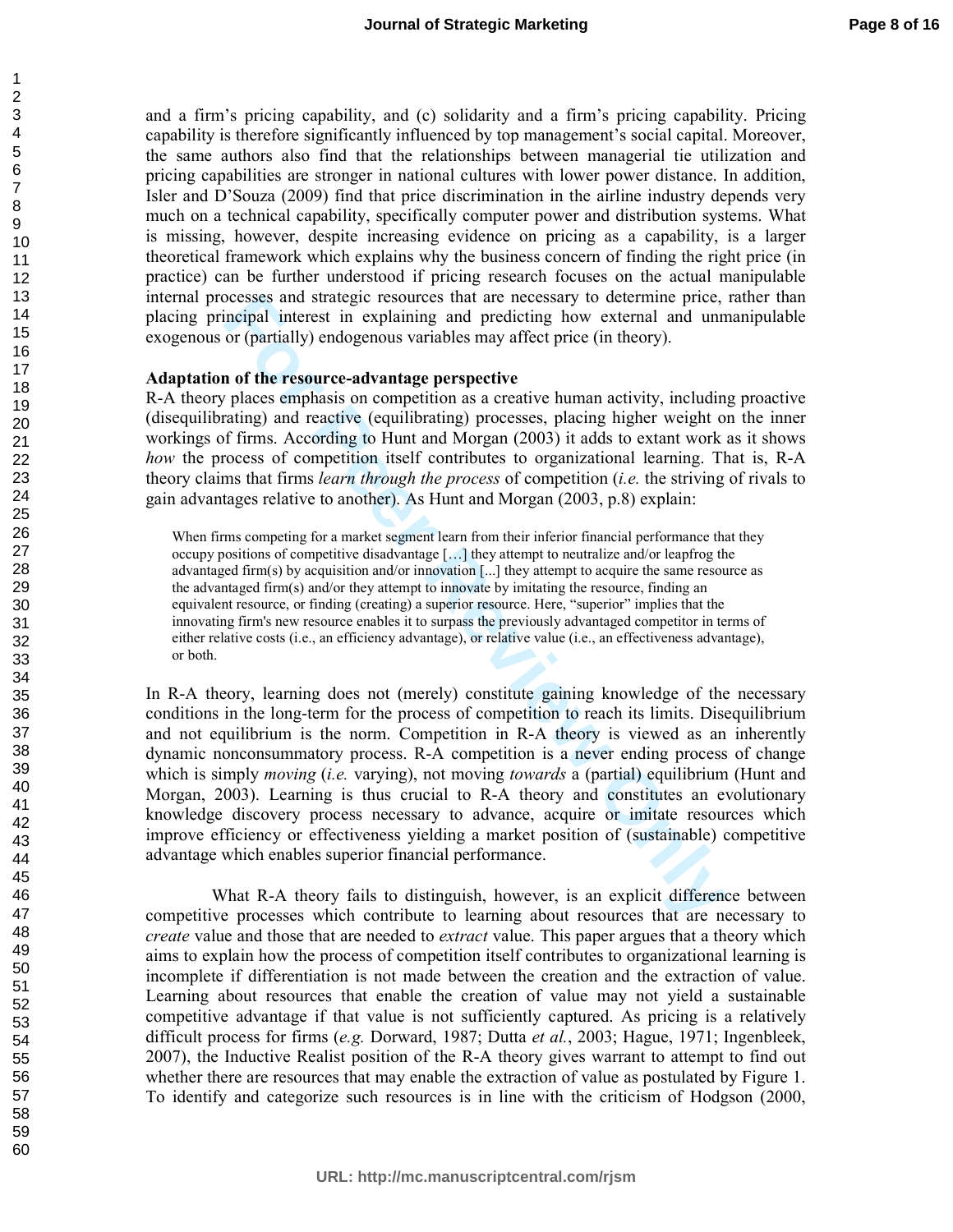p.68) who has argued that R-A theory is not yet a complete theory as 'it is over-general in scope and fails to distinguish between different types of resources'. Schlegelmilch (2002, p.223) also remarks that although there is little to argue about R-A's central message 'not much light is shed on *how* companies accrue their comparative resource advantages in the first place and *how* they manage the process of turning comparative advantages into competitive advantages'. However, the latter does agree with R-A's position that 'firm effects' better explain variance in firms' performance than 'industry effects'. Nonetheless, Schlegelmilch (2002) criticizes Hunt (2000) for explaining little about the exact nature of the resources/capabilities that drive those firm effects. R-A theory therefore appears to lack specificity in terms of explaining the actual process by which resources lead to competitive advantages.

In terms of explaning the actual process by which resources lead to c<br> **Exercute therefore**, it could be argued that a model which enables the development<br>
purce-advantage perspective adds to the development of R-A theory Therefore, it could be argued that a model which enables the development of pricing from a resource-advantage perspective adds to the development of R-A theory as it examines the actual process of pricing to find out what type of resources are utilized to *capture* value. That is, the model adaption proposed in this paper suggests that resources cannot only be defined as tangible or intangible, or as Hunt and Morgan (2003) argue in financial, physical, legal, human, organizational, informational, and relational terms, but also as *creating* and *extracting.* In other words, as resources that *produce value-in-use* and those that *capture value-in-exchange*. As Figure 4 illustrates, financial performance does not only signal which relative value creation resources are required to develop or maintain a sustainable market position. Firms also learn through competition as a result of the feedback from relative financial performance signaling relative knowledge of the price discretion, which in turn signals relative requirements in value extraction resources. More explicitly than suggested by Hunt and Morgan (1995), the model conceptualizes a R-A perspective on pricing as postulated by Figure 1.



As illustrated by Figure 4, in the *process* of competing with competitors a firm can learn from its inferior financial performance that:

- 1. it occupies a position of competitive disadvantage, signaling what resources are needed (*e.g.* by acquisition, imitation, or innovation) to enhance its cost efficiency or value creating effectiveness, and, thereby, its market position; but also
- 2. it can learn that it has an inferior level of understanding of the price discretion which signals what resources are required to enhance its knowledge of the price discretion, and thereby, its effectiveness to make informed pricing decisions in order to extract value; as
- 3. it can compare its level of understanding of the price discretion to its understanding of the relative resource-produced value (in)effectiveness and its relative resource cost (in)efficiency, signaling whether value creating and/or value extracting resources are needed to enhance financial performance.

In this way, the model builds on work of Varini, Engelmann, Claessen, & Schleusener (2003) who argue that pricing calls for a strong understanding of what customer segments value. The model also illustrates that pricing is not only a process of analyzing demand and competition but also a process of competitive knowledge discovery of which resources enable superior (*i.e.* better than that of some referent) pricing decisions. As Kimes and Wagner (2001, p.11)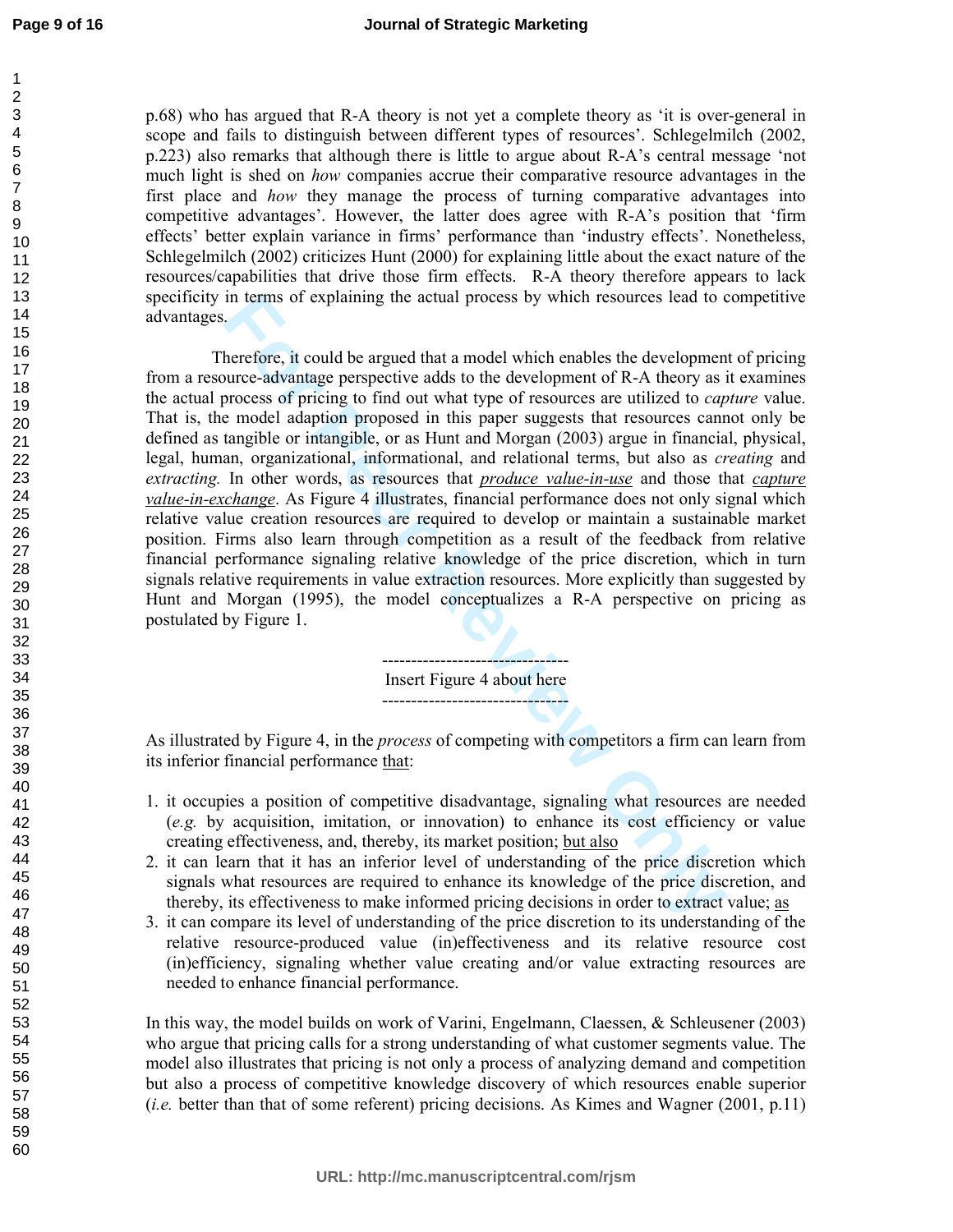state 'firms with strong revenue-management systems may find that competitors are trying to learn their secrets'. The international hotel industry provides an example of where pricing practices were altered from being based on a simple cost-based *rule of a thousand,* to the *Hubbard formula*, and then to the utilization of very advanced *yield management* (Van der Rest, 2005). In this process, industry firms learnt that each technique enabled (others) the superior extraction of value.

is is therefore marked with a dotted line. It is argued that value extracts of the action denoted by independing resources. Superior financial performance may thus not solonely iring resources. Superior financial performan In addition, in a more explicit way than the R-A Theory the model shows that a firm may not readily set appropriate prices. The link between market position and financial performance is therefore marked with a dotted line. It is argued that value extraction is the result of understanding the ultimate price discretion which can be developed by investing in value-capturing resources. Superior financial performance may thus not solely be the consequence of a market position of competitive advantage, but may also require a superior level of understanding of the price discretion which arises from a relative comparative advantage in value-capturing resources. However, as the price discretion itself is based on the market position a link must be made between market position and price discretion (*i.e.* good pricing resources will not make up for bad value creating resources). Moreover, a thorough understanding of what produces the market position is key to the determination of the price discretion, especially in the context of value-based pricing where knowledge is required about how customers trade off perceived quality and sacrifice to form value perceptions which affect willingness-to-pay (*i.e.* reservation price). Furthermore, by explicitly linking market position to the price discretion the model also suggests that without investments in *value-creating* resources and processes, pricing will become far more difficult as:

- 1. the market position will gradually erode in the competitive process;
- 2. narrowing the final pricing discretion;
- 3. making it harder to span outside-in and inside-out capabilities, and
- 4. decreasing the funds available to invest in pricing resources required to extract value.

In addition, it is not only the tangible resources that a firm has in its *possession*, but also the intangible relational resources and competences that it has *available*, which are relevant to developing an understanding of the price discretion. Relational resources can be significant to the gathering of data in every dimension of the pricing process. Moreover, resources that enable the creation of value-in-use may also form a basis for the resources that allow the capture of value-in-exchange (and vice versa).

In the resource-advantage view, a firm can create value by developing capabilities that improve quality and/or lower cost. A capability thus enables the production of some essential output. Dutta *et al*. (2003, p.627) argue that 'price-setting is that essential output'. This paper, however, argues that understanding price discretion is the essential output of a pricing capability. Superior understanding of the price discretion enables the capturing of value which is a precondition for achieving superior performance. For example, Ingenbleek (2002) argues that in R-A theory when a firm "forgets" to set a price for the value it creates, it will not be paid in return for the value it delivers. As a consequence, the creation of superior value will not result in superior financial performance, nor will a firm be able to achieve sustainable competitive advantage through an investment in resources. While firms will not forget to set price, the same logic applies to setting price inappropriately. Therefore, 'pricing is important in understanding the relation between market positions and performance' (Ingenbleek, 2002, p.35). To have superior understanding of the price discretion, a firm thus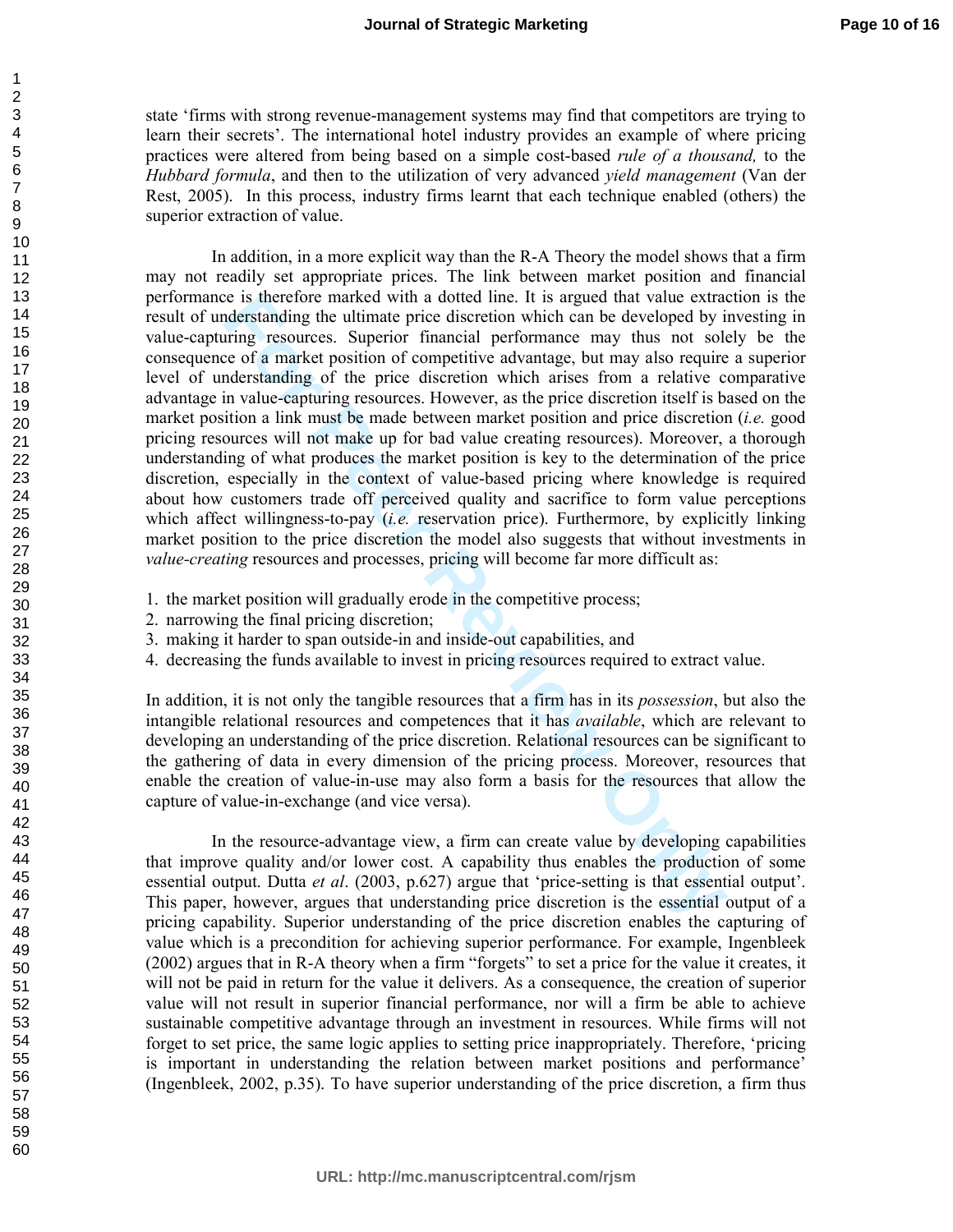needs to have a *comparative advantage in its pricing processes and resources*, and hence the model posits a link between resources and the price discretion.

### **Discussion and implications**

If their revenue and profit. When they make a price decision the<br>
Ir the model of the market mechanism. It is this divergence in foci for which<br>
peel a R-A perspective on pricing to bridge the persistent gap between<br>
he R-For decades there has been a discord in the field of pricing. On the one hand, there is a majority of academic researchers who focus on explaining and predicting how consumers or markets behave. When the latter investigate consumer behavior or external market forces they typically simplify the model of the manager's task. On the other hand, there are managers in practice who generally concentrate on trying to understand how a price decision affects their future revenue and profit. When they make a price decision they typically simplify the model of the market mechanism. It is this divergence in foci for which this paper has developed a R-A perspective on pricing to bridge the persistent gap between theory and practice. The R-A perspective suggests that the business concern of finding the right price can be further understood if pricing research focuses on the actual malleable *internal processes and resources that are necessary* to determine price, rather than placing principal interest in explaining and predicting how external and unmalleable exogenous or (partially) endogenous variables may affect an equilibrium price (in theory). In this way, the paper builds on the work of Monroe and Mazumdar (1988) who call for changing 'what has been primarily an ends-oriented research program to a means-ends-oriented program' (Devinney, 1988, p.333). This paper has responded to their call by developing a R-A approach as a basis for building further research. It has provided a general framework in which pricing research can be placed that focuses on the inner workings of the firm. The conceptual model enables a more complete understanding of pricing practice and its relation to strategic investment decision-making as it brings together different theories and concepts which enable better insight into the pricing process and its impact upon financial performance. The model merges the competitive position matrix (Hunt and Morgan, 1997) with the price discretion concept (Monroe, 1990). In this way, it expands the work of Dutta et al. (2003) which does not explicate the *relative* competitive importance of 'pricing as a capability'. The conceptual model explains how a firm can learn from the *process* of competition in which processes and (in)tangible resources it can invest to enhance its knowledge of the price discretion and, thereby, its effectiveness to find the right price. With the R-A framework the study of pricing practice is less constrained by the inherent empirical and methodological difficulties that result from the strategy and structure of neoclassical theoretical economics. In particular, R-A theory is argued to explain and predict prices better than neoclassical theory because its foundational premises are more descriptively realistic. With a R-A view the determination of prices can be studied in its true nature, namely, *as a competitive knowledge discovery process* of what practice enables superior (*i.e.* better than that of some referent) pricing decisions. Academia can, for example, collect knowledge of 'best practices' which are openly displayed and place it within the R-A framework to evaluate and empirically test what works and what does not work. Likewise, it can investigate the hitherto unknown but important behavioral internal factors that *influence* pricing decision-making (conduct) and financial performance. In this way, the paper contributes to the further development of the study of pricing by drawing attention to what is perhaps most relevant to pricing practice: the actual means necessary to determine a right price.

Several implications can be drawn. First of all, a R-A view on pricing draws attention to the strategic aspects of pricing practice. Pricing generally perceives the future as a relationship of the *current* buyer and *current* product at some time in the future. In other words, the concept of pricing optimization involves a stagnant product and customer need. In strategy, both the product and the customer are assumed to change over time, and therefore a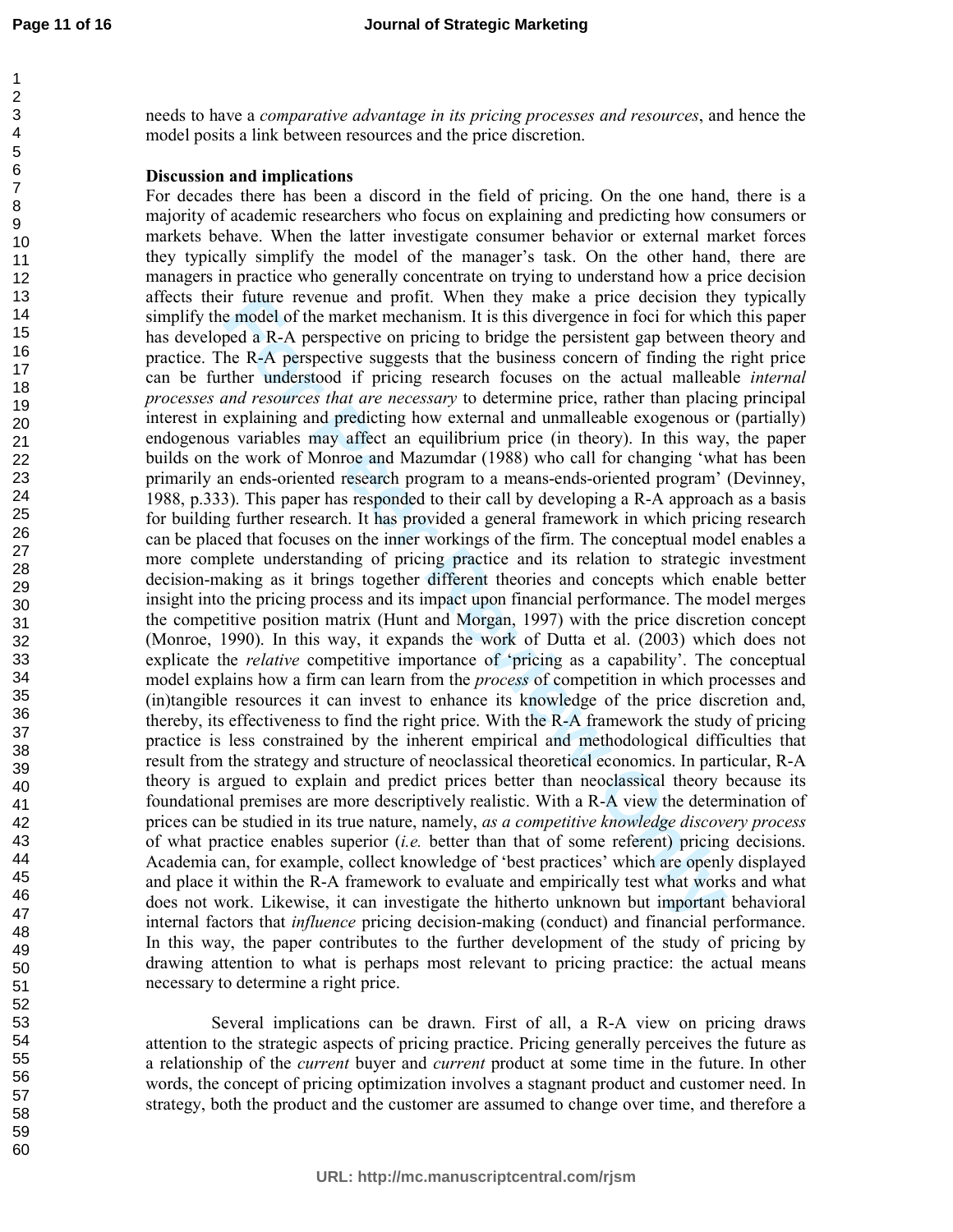Secondly, a R-A view on princing refocusses attention to a behavioral<br>minframe of intangible resources in a value-informed pricing policy.<br>Learns from the dynamic process of competition which processes and in<br>to enhance it new interaction must first be understood before pricing can be considered effectively. To strategically manage pricing, an area which has recently been called upon requiring more research (Leone *et al*, in press), work on the nature of pricing as a spanning capability is needed. Moreover, as a gap is currently developing between the demands of markets and the 'ability of firms to address the complexity and velocity of change in their markets' (Day, 2011, p.194), the more adroit and vigilant competitors will see opportunities and establish capabilities to respond to whatever direction the market moves. More research attention should therefore be given to the interaction between adaptive capabilities, such as market learning, adaptive market experimentation and open marketing, and the pricing spanning capability. Secondly, a R-A view on pricing refocuses attention to a behavioral perspective and the significance of intangible resources in a value-informed pricing policy. It suggests that a firm learns from the dynamic process of competition which processes and resources it can invest in to enhance its knowledge of the price discretion and, thereby, its effectiveness to find the right price. In this context, more research could be carried out along the lines suggested by Ingenbleek (2007) who conceptualized that learning involves both learning about the information (sources) competitors use as well as the way they deploy resources more effectively in the process of pricing.

### **References**

Alderson, W. (1965). *Dynamic Marketing Behavior.* Homewood, IL: Irwin.

Blyler, M. & Coff, R.W. (2003). Dynamic Capabilities, Social Capital, and Rent Appropriation: Ties That Split Pies. *Strategic Management Journal*, 24 (7): 677–86.

- Bonoma, T.V., Crittenden, V.L., & Dolan, R.J. (1988). Can we have Rigor and Relevance in Pricing Research? In: T.M. Devinney (Ed.) *Issues in Pricing: theory and research:* 337- 359. Toronto: Lexington Books.
- Boulding, K.E. (1966). *Economic Analysis: vol 1 microeconomics.* New York: Harper & Row.
- Bridel, P. (2001). *The Foundations of Price Theory.* Vol.1. London: Pickering & Chatto.
- Clark, J.M. (1961). *Competition as a Dynamic Process.* Washington, DC: Brookings Institution.
- Cressman Jr., G.S. (1999). Commentary on Industrial Pricing: theory and managerial practice. *Marketing Science*, 18(3): 455-457.
- Day, G.S. (1994). The capabilities of market-driven organisations. *Journal of Marketing*, 58(October): 37-51.
- Day, G.S. (2011). Closing the Marketing Capabilities Gap, *Journal of Marketing,* 75(4): 183- 195.

Devinney, T.M. (1988). Remaining Issues and Questions? In: Devinney, T.M., (ed.) *Issues in Pricing: theory and research*. Toronto: Lexington Books, pp. 333-337.

Diamantopoulos, A. (1989). *Price Decision-Making in a Multiproduct Firm: an empirical analysis*. PhD. University of Strathclyde.

Diamantopoulos, A. (1991). Pricing: theory and evidence - a literature review*.* In: M.J. Baker (Ed.) *Perspectives on Marketing Management:* 63-192. Chicester: John Wiley and Sons.

- Diamantopoulos, A. (2003). Chapter 13 Pricing. In: M.J. Baker (Ed.) *The Marketing Book*, 5<sup>th</sup> ed., Oxford: Buttersworth-Heinemann.
- Diamantopoulos, A. & Mathews, B.P. (1995). *Making Pricing Decisions: a study of managerial practice.* London: Chapman & Hall.
- Dorward, N. (1987). *The Pricing Decision: economic theory and business practice.* London: Harper & Row.
- Dutta, S., Bergen, M., Levy, D., Ritson, M., & Zbaracki, M. (2002). Pricing as a Strategic Capability. *Sloan Management Review*, 43(3): 61-66.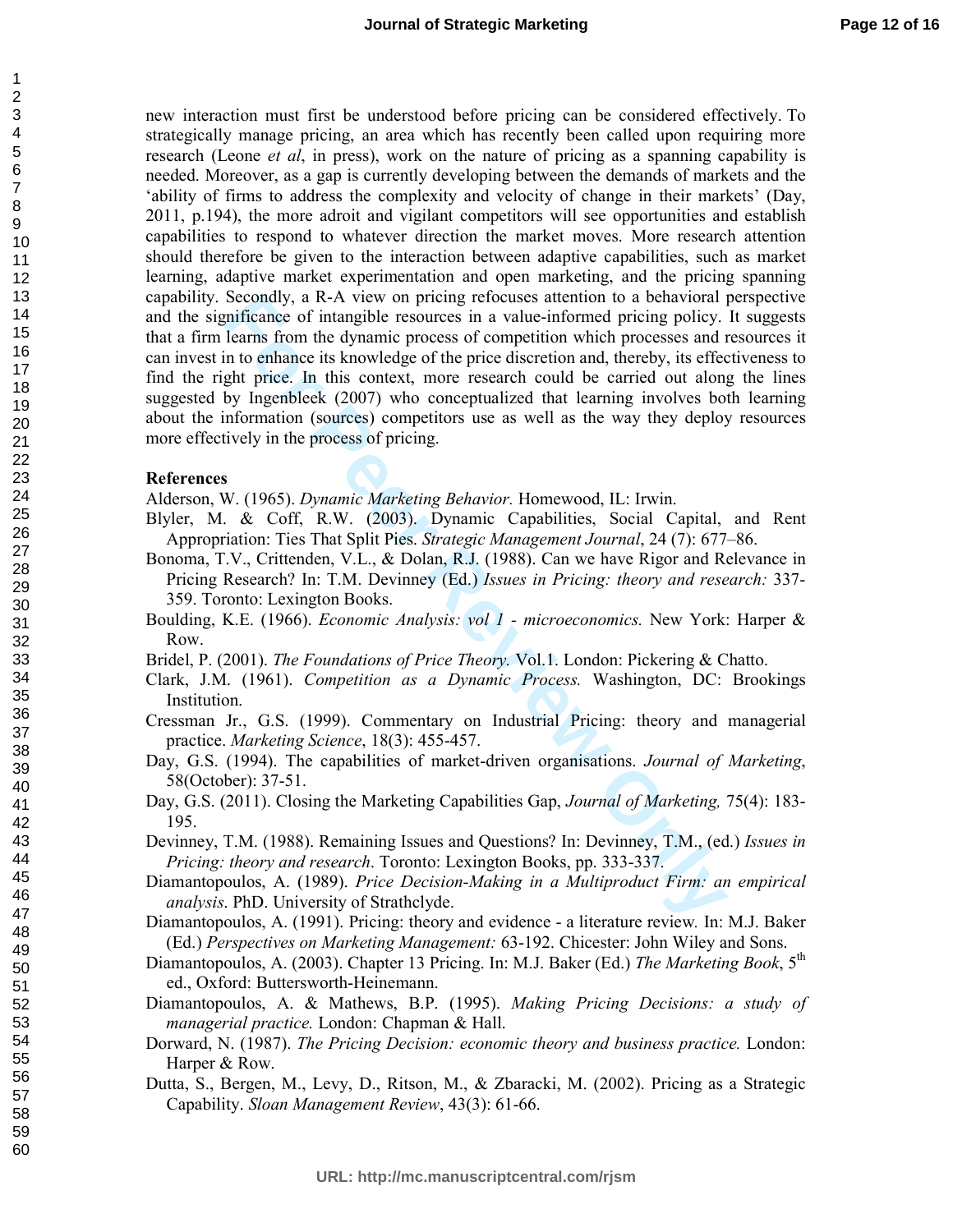|                               |                                                                                   | Dutta, S., Zbaracki, M.J., & Bergen, M. (2003). Pricing Process as a Capability: a resource-                                                                                             |
|-------------------------------|-----------------------------------------------------------------------------------|------------------------------------------------------------------------------------------------------------------------------------------------------------------------------------------|
|                               | based perspective. Strategic Management Journal, 24(7): 615-630.                  |                                                                                                                                                                                          |
|                               | developments. International Journal of Research in Marketing, 10(2): 115-151.     | Gijsbrechts, E. (1993). Prices and Pricing Research in Consumer Marketing: some recent                                                                                                   |
|                               | Hague, D.C. (1971). Pricing in Business. London: George Allen & Unwin Ltd.        |                                                                                                                                                                                          |
| Macromarketing, 20(1): 68-72. |                                                                                   | Hodgson, G.M. (2000). The Marketing of Wisdom: Resource-Advantage theory. Journal of                                                                                                     |
|                               | economic growth. Thousand Oaks, Calif: Sage Publications.                         | Hunt, S.D. (2000). A General Theory of Competition: resources, competences, productivity,                                                                                                |
| Armonk: M.E. Sharpe.          |                                                                                   | Hunt, S.D. (2002a). Foundations of Marketing Theory: toward a general theory of marketing.                                                                                               |
|                               |                                                                                   | Hunt, S.D. (2002b). Special Symposium on Shelby D. Hunt's "A General Theory of                                                                                                           |
|                               |                                                                                   | Competition: Resources, Competences, Productivity Economic Growth", Part 3:<br>marketing and a general theory of competition. Journal of Marketing Management,                           |
| 18(1/2): 239-247.             |                                                                                   |                                                                                                                                                                                          |
|                               | Journal of Marketing, 59(2): 1-15.                                                | Hunt, S.D. & Morgan, R.M. (1995). The Comparative Advantage Theory of Competition.                                                                                                       |
|                               |                                                                                   | Hunt, S.D. & Morgan, R.M. (1996). The Resource-Advantage Theory of Competition:                                                                                                          |
| 107-114.                      |                                                                                   | dynamics, path dependencies, and evolutionary dimensions. Journal of Marketing, 60(4):                                                                                                   |
|                               |                                                                                   | Hunt, S.D. & Morgan, R.M. (1997). Resource-advantage Theory of Competition: a snake                                                                                                      |
|                               |                                                                                   | following its tail of a general theory of competition? Journal of Marketing, 61(4): 74-82.                                                                                               |
|                               |                                                                                   | Hunt, S.D. & Morgan, R.M. (2003). Resource-Advantage Theory of Competition: a review.                                                                                                    |
| Unpublished.                  |                                                                                   |                                                                                                                                                                                          |
|                               |                                                                                   | Ingenbleek, P.T.M. (2002). Money for Value: pricing from a resource-advantage perspective.                                                                                               |
|                               | PhD, Tilburg University (CentER).                                                 |                                                                                                                                                                                          |
|                               |                                                                                   | Ingenbleek, P.T.M. (2007). Value-Informend pricing in its organizational context: literature                                                                                             |
|                               | Product Management. 16(7): 441-458.                                               | review, conceptual framework, and directions for future research. Journal of Brand &                                                                                                     |
|                               | Revenue & Pricing Management, 8(2/3): 255-266.                                    | Isler, K. & D'Souza, E. (2009). GDS capabilities, OD control and dynamic pricing, Journal of                                                                                             |
|                               |                                                                                   | Jeuland, A., & Dolan, R. (1982). An Aspect of New Product Planning: Dynamic Pricing. In:<br>A. Zoltners (Ed.), TIMS Studies in the Management Science, (18): 1-21. Special Issue on      |
|                               | Marketing Planning Models, Amsterdam: North Holland.                              |                                                                                                                                                                                          |
|                               |                                                                                   | Kemper, J., Engelen, A. & Brettel, M. (2011). How Top Management's Social Capital Fosters<br>the Development of Specialized Marketing Capabilities: A Cross-Cultural Comparison.         |
|                               | Journal of International Marketing, 19(3): 87-112.                                |                                                                                                                                                                                          |
|                               |                                                                                   | Kimes, S.E. & Wagner, P.E. (2001). Preserving your Revenue-Management System as a                                                                                                        |
|                               | Trade Secret. Cornell Hotel and Restaurant Administration Quarterly, 42(5): 8-15. |                                                                                                                                                                                          |
| Press.                        |                                                                                   | Kirzner, I.M. (1973). Competition and Entrepreneurship. Chicago: University of Chicago                                                                                                   |
|                               | analysis of pricing research from 1980 to 2010. Journal of Business Research.     | Leone, R.P., Robinson, L.M., Bragge, J. & Somervuori, O. (in press) A citation and profiling                                                                                             |
| 549.                          |                                                                                   | Liebermann, S. (1969). Has the marginalist anti-marginalist controversy regarding the theory<br>of the firm been settled? Swiss Journal of Economics and Statistics (SJES), 105(4): 535- |
|                               | (transl.). New York: New York University Press.                                   | Menger, C. (1871). Principles of Economics, J. Dingwall & B.F. Hoselitz (Eds.), 1981                                                                                                     |
|                               | Mill, J.S. (1848). Principles of Political Economy. London: Longmans.             |                                                                                                                                                                                          |
|                               |                                                                                   |                                                                                                                                                                                          |
|                               |                                                                                   |                                                                                                                                                                                          |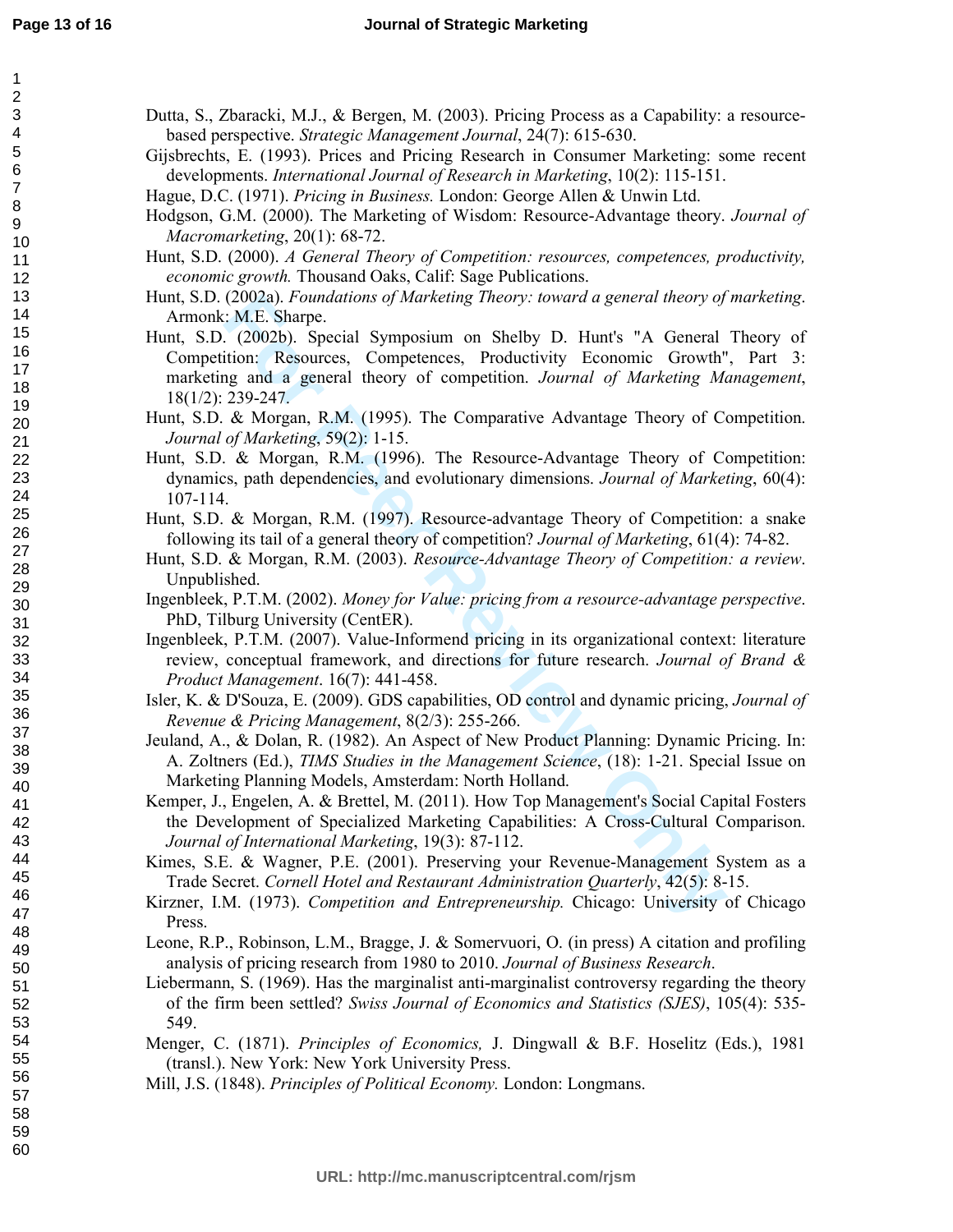- Monroe, K.B. (2003). *Pricing: making profitable decisions.* New York, NY: McGraw-Hill Book Company.
- Monroe, K.B. & Della Bitta, A.J. (1978). Models for Pricing Decisions. *Journal of Marketing Research*, 15(3): 413-28.
- Monroe, K.B. & Mazumdar, T. (1988). Pricing-Decision Models: recent developments and research opportunities*.* In: T.M. Devinney (Ed.) *Issues in Pricing: theory and research:*  361-388. Toronto: Lexington Books.
- Nagle, T.T. (1984). Economic Foundations for Pricing. *Journal of Business*, 57(1, part 2): 3- 26.
- Oxenfeldt, A.R. (1973). A Decision-Making Structure for Price Decisions. *Journal of Marketing*, 37(1): 48-53.
- Oxenfeldt, A.R. (1975). *Pricing Strategies.* New York: AMACOM.
- Pareto, W. (1906). *Manual of Political Economy*. A.S. Schwier (Ed.), 1971 (transl.). New York: A.M. Kelley.
- Quesnay, F. (1756). *The Economics of Physiocracy*. R.L. Meek (Ed.), 1962 (transl.). London: Allen & Unwin.
- Rao, V.R. (1984). Pricing Research in Marketing: the state of the art. *Journal of Business*, 57(1, part 2): 39-60.
- Raviv, A. (1984). Comments on "Economic Foundations for Pricing. *Journal of Business*, 57(1, part 2): 35-38.
- Rudner, R.S. (1966). *Philosophy of Social Science.* Englewood Cliffs, NJ: Prentice Hall.
- Said, H.A. (1981). *The Relevance of Price Theory to Pricing Practice: an investigation of pricing policies and practices in UK industry*. PhD, University of Strathclyde.
- A.R. (1975). *A* Decision-Making Structure for Price Decisions. A.R. (1975). *Pricing Strategies*. New York: AMACOM. (1906). *Manual of Political Economy*. A.S. Schwier (Ed.), 1971 (tra. (1906). *Manual of Political Econom* Schlegelmilch, B.B. (2002). Special Symposium on Shelby D. Hunt's 'A General Theory of Competition: Resources, Competences, Productivity Economic Growth' Part 1. *Journal of Marketing Management*, 18(1/2): 221-227.
- Senior, W.N. (1836). *An Outline of the Science of Political Economy,* 1965 (reprint). New York: Kelley.
- Silberston, A. (1970). Survey of Applied Economics: price behaviour of firms. *Economic Journal*, 80(319): 511-582.
- Tellis, G.J. (1986). Beyond the Many Faces of Price: an integration of price strategies. *Journal of Marketing*, 50(4): 146-160.
- van der Rest, J.I. (2005). Room Rate Pricing*.* In: A. Pizam (Ed.) *International Encyclopedia of Hospitality Management*. Oxford: Elsevier Butterworth Heinemann, pp. 561-563.
- van der Rest, J.I. (2006). Room Rate Pricing: a resource-advantage perspective*.* In: P. Harris & M. Mongiello (Eds.) *Accounting and Financial Management: developments in the international hospitality industry:* 211-239. Oxford: Elsevier Butterworth Heinemann.
- Varini, K., Engelmann, R., Claessen, B., & Schleusener, M. (2003). Evaluation of the Price-Value Perception of Customers in Swiss Hotels. *Journal of Revenue and Pricing Management*, 2(1): 47-60.
- von Hayek, F.A. (1937). Economics and Knowledge. *Economica*, 4(13): 33-53.
- Vorhies, D.W. (1998). An investigation of the factors leading to the development of marketing capabilities and organizational effectiveness. *Journal of Strategic Marketing*, 6(1): 3-23.
- Vorhies, D.W. & Harker, M. (2000). The Capabilities and Performance Advantages of Market-Driven Firms: An Empirical Investigation. *Australian Journal of Management,*  25(2): 145-171.
- Vorhies, D.W. & Morgan, N.A. (2005). Benchmarking Marketing Capabilities for Sustainable Competitive Advantage, *Journal of Marketing*, 69(1): 80-94.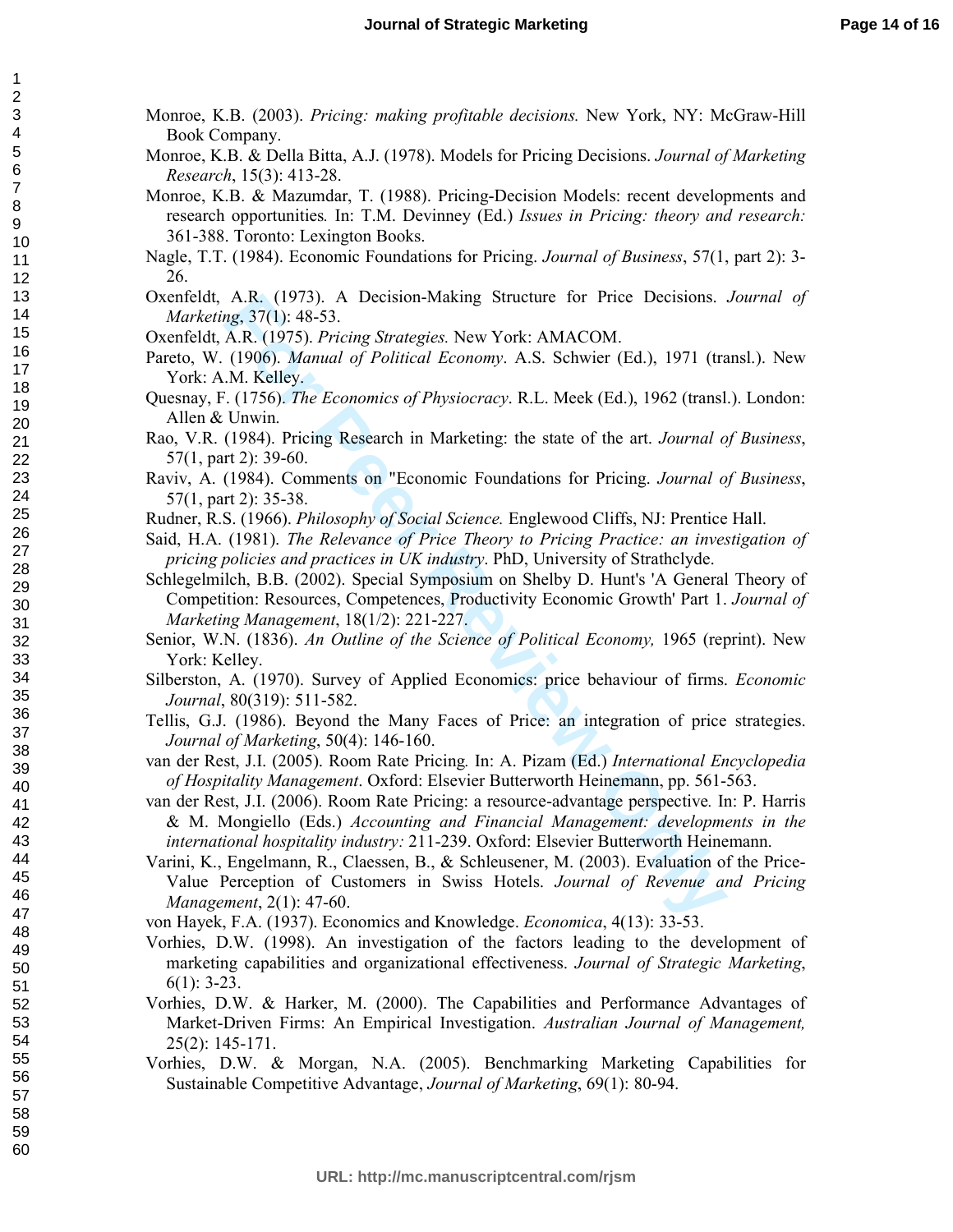Vorhies, D.W., Morgan, R.E. & Autry, C.W. (2009). Product-Market Strategy and the Marketing Capabilities of the Firm: Impact on Market Effectiveness and Cash Flow Performance, *Strategic Management Journal*, 30(12): 1310–34.

Winer, R.S. (2006). *Pricing*, Cambridge, MA: Marketing Science Institute.

### **Figure 1. Resource-Advantage Competition**



Source: Hunt & Morgan (1997, p.78).

# **Figure 2. Conceptual Framework for Pricing Practice**



**Source**: Adapted from Monroe (2003, pp.11-21), Ingenbleek (2002, p.37), and Dutta, Bergen, Levy, Ritson & Zbaracki (2002, pp. 61-66).